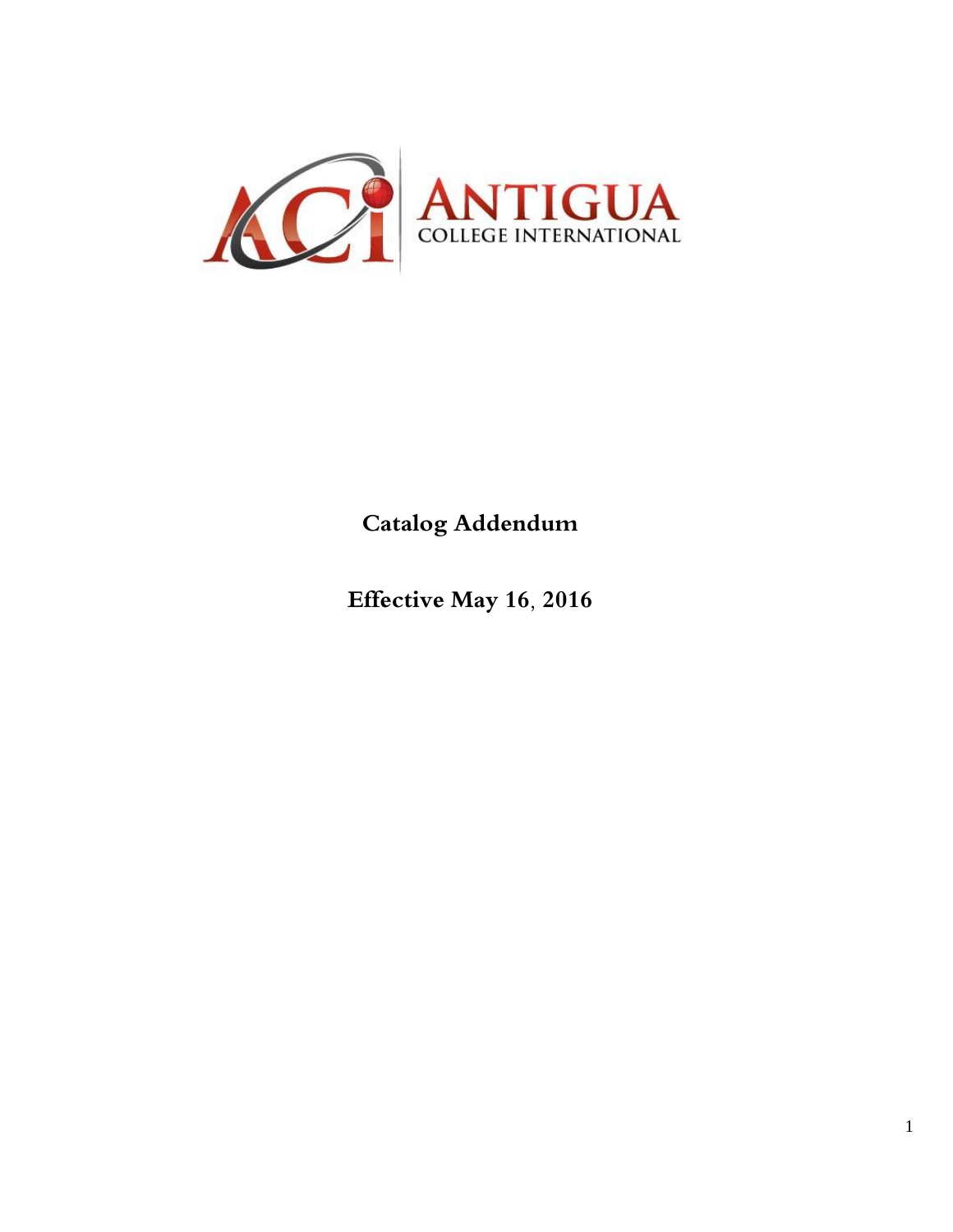# **Catalog Addendum**

**Changes to page 5**

## **The following is the new list of Board of Governors.**

Chairman Diony Antigua, MD, BSN, MSN/Ed, RN, FNP

Jose Anitgua, MD, BSN, MSN/Ed, RN

Nerquin Antigua, MD, MBA

Oscar Delgado, Esq. Attorney

Justin Garcia, CPA

#### **The following is a change to Campus Facilities**

Antigua College International is located in the northwest area of Miami-Dade County. The campus occupies approximately 6945 sq. ft. the facility includes classrooms, clinical lab, library, computer lab, reception area, lounge area, employee lounge, and administrative offices. There is adequate lighted parking, and the building is equipped with an elevator and wide aisles for accessibility by physically challenged persons. ACI student records are housed at the campus.

#### **Change to pages 8 and 9**

#### **The following is a change to Administration, Faculty, and Staff**

#### **Administration**

Dr. Santarvis Brown, MBA, College President Jose Antigua, MD, MSN/Ed, RN, Campus Director Diony Antigua, MD, BSN, MSN/Ed, ARNP, RN, Nursing Program Director/Placement Director Debora Valdes, BSN, Vice President of Education/Student Services Taima Gonzalez, MBA, Vice President of Operations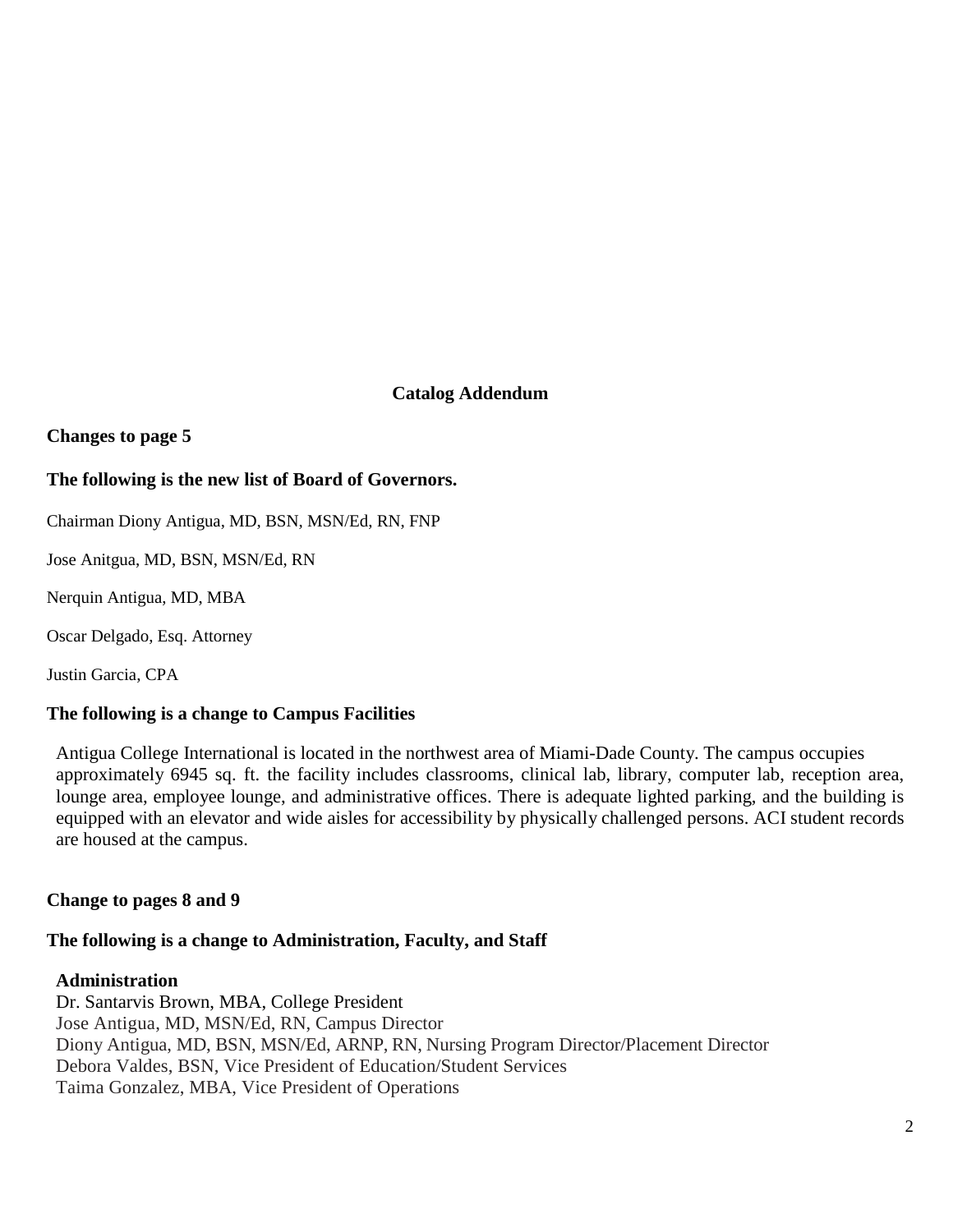Justin Garcia, CPA, Chief Financial Officer Sharon R. Argov, D. Ed, Librarian

# **Biologic Sciences**

Esther Fleites, MS/Ed, BS

- Master of Science in Education Nova Southeastern University; Bachelor of Science in Chemistry Universidad Central de las Villas

Diane Pou, MD

- Doctor of Medicine, Universidad Madre y Maestra, Santiago, Dominican Republic

# **English**

Rodolfo Serna, MS

BA in Philosophy, Florida International University, Miami, FL; MS in TESOL, Florida International University, Miami, FL; Graduate Certificate in Educational Leadership, Florida International University, Miami, FL

# **Mathematics**

Oksana Kos, MBA

- Post-graduate MBA internship and studies Wayne State University, Detroit, MI; MS in Mathematics Lviv State University, Ukraine; BS in Mathematics Lviv State University, Ukraine

# **Nursing**

Diony Antigua, MD, BSN, MSN/Ed, ARNP/FNP, RN

- Doctor of Medicine, CETEC University, Dominican Republic; Master of Science in Nursing/FNP, Universidad del Turabo, Miramar, Florida; MSN/ED Major in Nursing and Education, University of Phoenix, Miami, Florida; AS Degree in Nursing, University of Sacred Heart, Puerto Rico

Jose Antigua, MD, BSN, MSN/Ed, RN

- Doctor of Medicine, UTESA University, Dominican Republic; Master of Science in Nursing/FNP, Universidad del Turabo, Miramar, Florida; MSN/ED, Major in Nursing and Education University of Phoenix, Miami, FL; AS Degree in Nursing, University of the Sacred Heart, Puerto Rico

Ana Duenas, MD, ARNP/FNP, BSN, RN

- Doctor of Medicine, Higher Institute of Medical Sciences of Villa Clara, Villa Clara, Cuba; Master of Science in Nursing, Universidad del Turabo, Miramar, Florida; Bachelor of Science in Nursing, Florida International University Miami, Florida

Mario Perez, MD, ARNP/FNP, MSN, RN

- Doctor of Medicine, Superior Institute of Medical Sciences, Havana, Cuba, Master of Science in Nursing,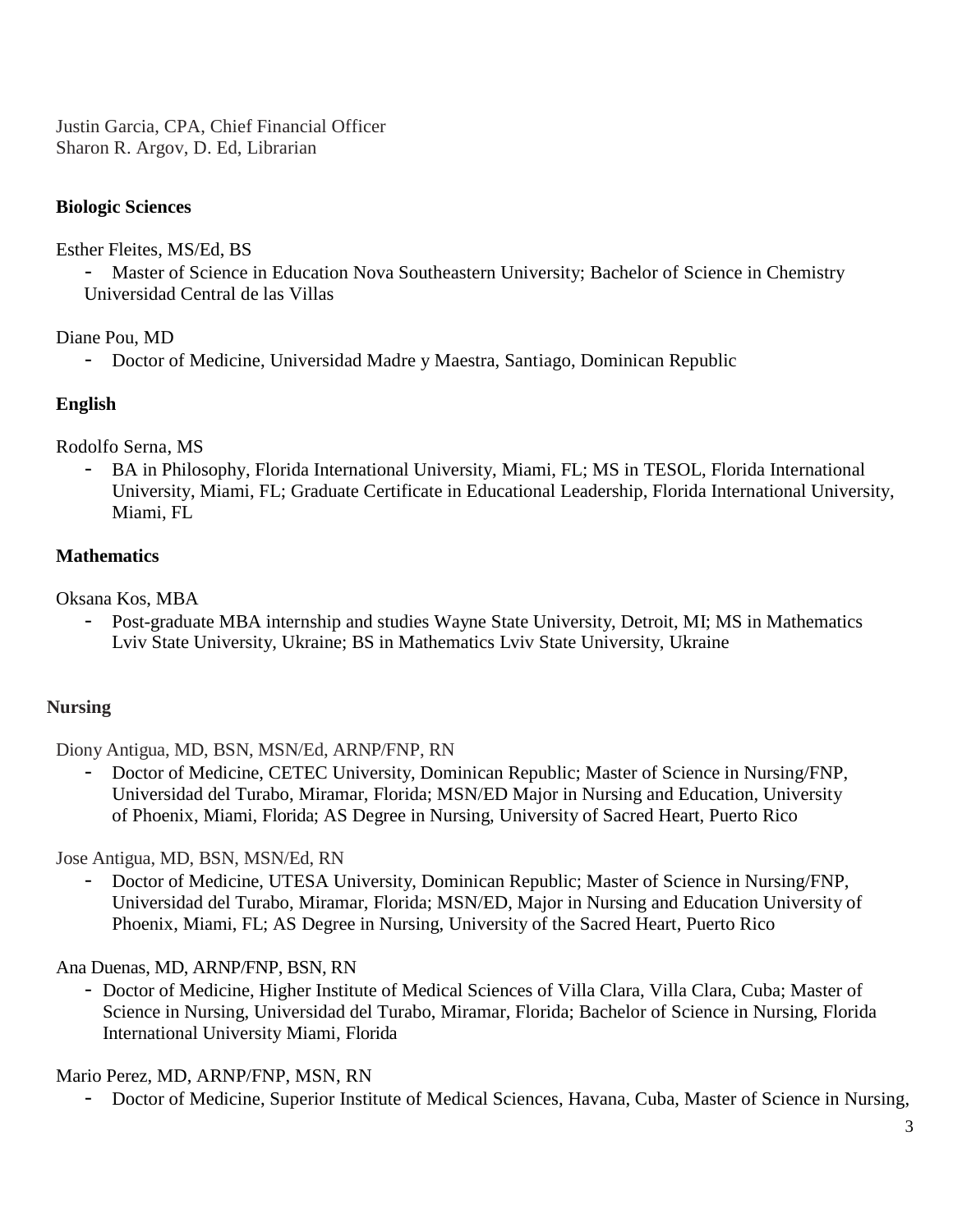Universidad del Turabo, Gurabo, Puerto Rico, Bachelor of Science in Nursing, Universidad del Sagrado Corazon, Santurce, Puerto Rico

John Bermudez, MD, BSN, RN, LPN

- Doctor of Medicine, Universidad La Libre, Barranquilla, Colombia, Bachelor of Science in Nursing, Antigua College International, Miami, FL

Doris Teran, BSN, RN

- Bachelor of Science in Nursing, Miami Dade College Miami, FL

Nany Pena, BSN, RN

- Doctor of Medicine, Institute of Medical Sciences, Santa Clara, Cuba, BSN, Central Ashdod University, Chicago, Illinois

Yesenia Osle, ADN, RN

- BS Degree, Florida International University, Miami, FL; AS Degree in Nursing, Miami Dade College Miami, FL

Ludivina Vigil, ARNP, RN

- Advanced Nurse Practitioner Degree, Florida International University, Miami, FL; MS in Nursing Degree Florida International University, Miami, FL; BS in Nursing Degree, Florida International University, Miami, FL

#### **Changes to page 10**

#### **The following is a change to Admission Requirements.**

Programs are open to individuals who have the sincere desire for an education and career development. Antigua College International encourages applicants from all cultural, racial, religious and ethnic groups and does not deny admission or discriminate against students enrolled at the College on the basis of race, age, creed, gender, sexual orientation, ethnicity, disability or national origin to the extent of the law.

Applicants desiring to enroll at Antigua College International must fulfill the following requirements

- 1. Submit proof of high school graduation or GED
- 2. Visit the campus for an admission interview
- 3. Submit a copy of photo identification card (ID)
- 4. Submit a copy of social security card
- 5. Pay for the registration fee
- 6. Complete all appropriate documents (i.e., admission application, enrollment agreement, etc.)

#### **The following is a change to Additional Admission Requirements.**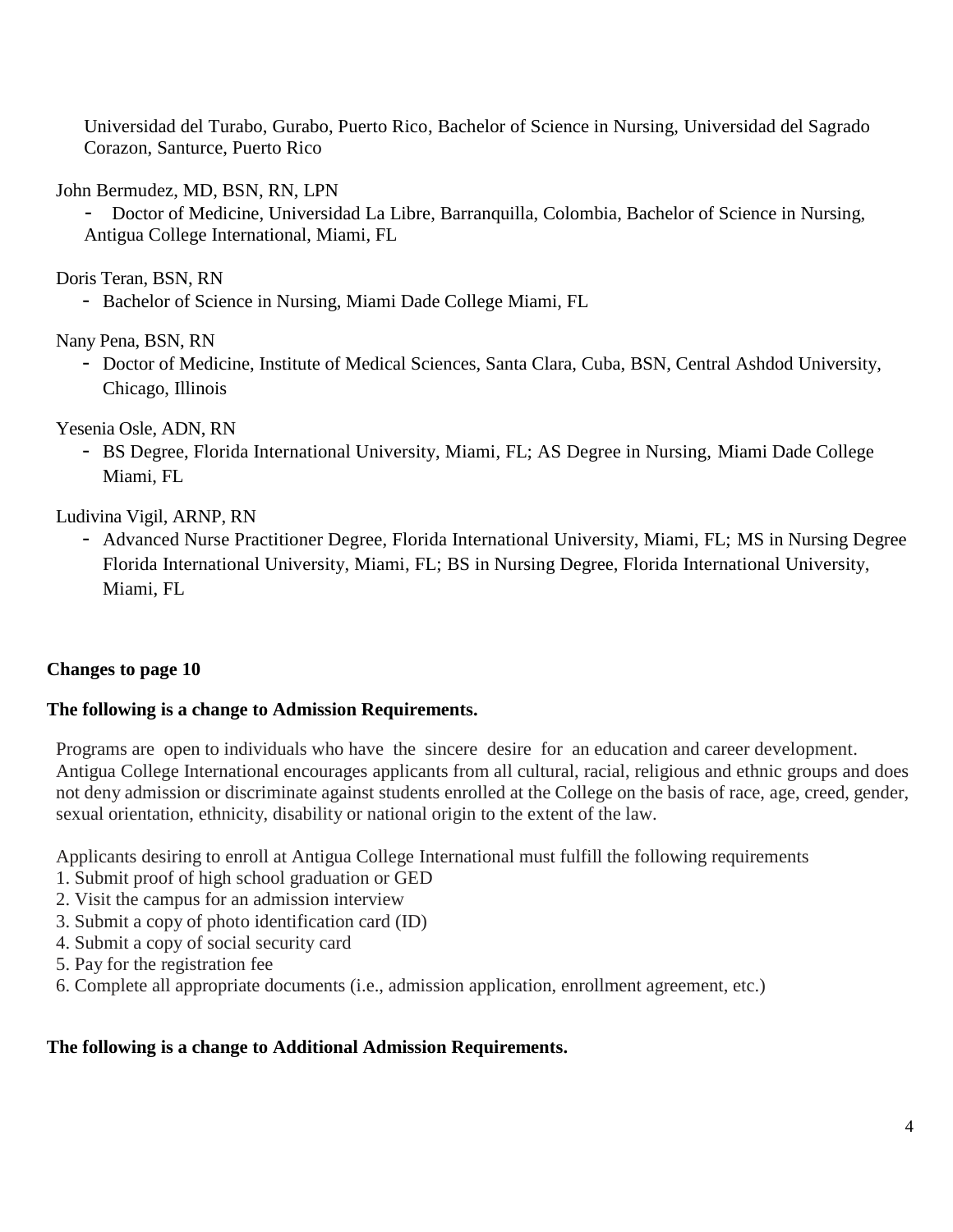1. Pass HESI entrance exam with a score of 75% or higher; or have transferrable college credits. The HESI entrance exam may be taken after completion of the general education courses.

#### **Change to page 12**

#### **The following is an addition to the Late Payment Policy.**

If a student fails to make any part of an installment payment, which remains in default for more than 5 days, the student will pay a late charge in the amount of \$15.00, or 10% of the installment payment, whichever is lesser.

In addition, any student who is sixty days past due on their monthly payment will be automatically withdrawn for non-payment.

#### **Changes to page 13**

#### **The following is a change to the Non-Tuition Fees**

| <b>Non-Tuition Fees</b>              |       |                             |      |
|--------------------------------------|-------|-----------------------------|------|
| <b>Entrance Exams</b>                | \$100 | ID (replacement)            | \$10 |
| Exit Diagnostic Exam                 | \$150 | Late Payment                | \$15 |
| Exit Exam                            | \$150 | NSF / UCF (returned check)  | \$25 |
| <b>Graduation Fees</b>               | \$200 | Program Change Fee          | \$50 |
| <b>Registration Fee</b>              | \$100 | <b>Duplicate Transcript</b> | \$20 |
| <b>Clinical Site Absence Fee</b>     | \$150 | Uniform (additional)        | \$60 |
| Duplicate Diploma / Degree           | \$100 | <b>Textbook Rental</b>      | \$20 |
| <b>Practical Nurse Book/Workbook</b> | \$250 | Textbook Late Fee per week  | \$5  |

#### **The following is a change to Records and Transcripts**

A permanent educational record consisting of all admission, academic and financial records is retained for each student. Students can request both Official and Unofficial Transcripts by filling out a request form. The request form is available in the reception lobby. There is no fee for Unofficial Transcripts. One Official Transcript will be provided to the student upon graduation as long as all financial obligations have been met. Student's needing more than one Official transcript will be charged a fee of \$20 per additional Transcript.

#### **Change to page 14**

#### **The following is a change to Student Identification Cards.**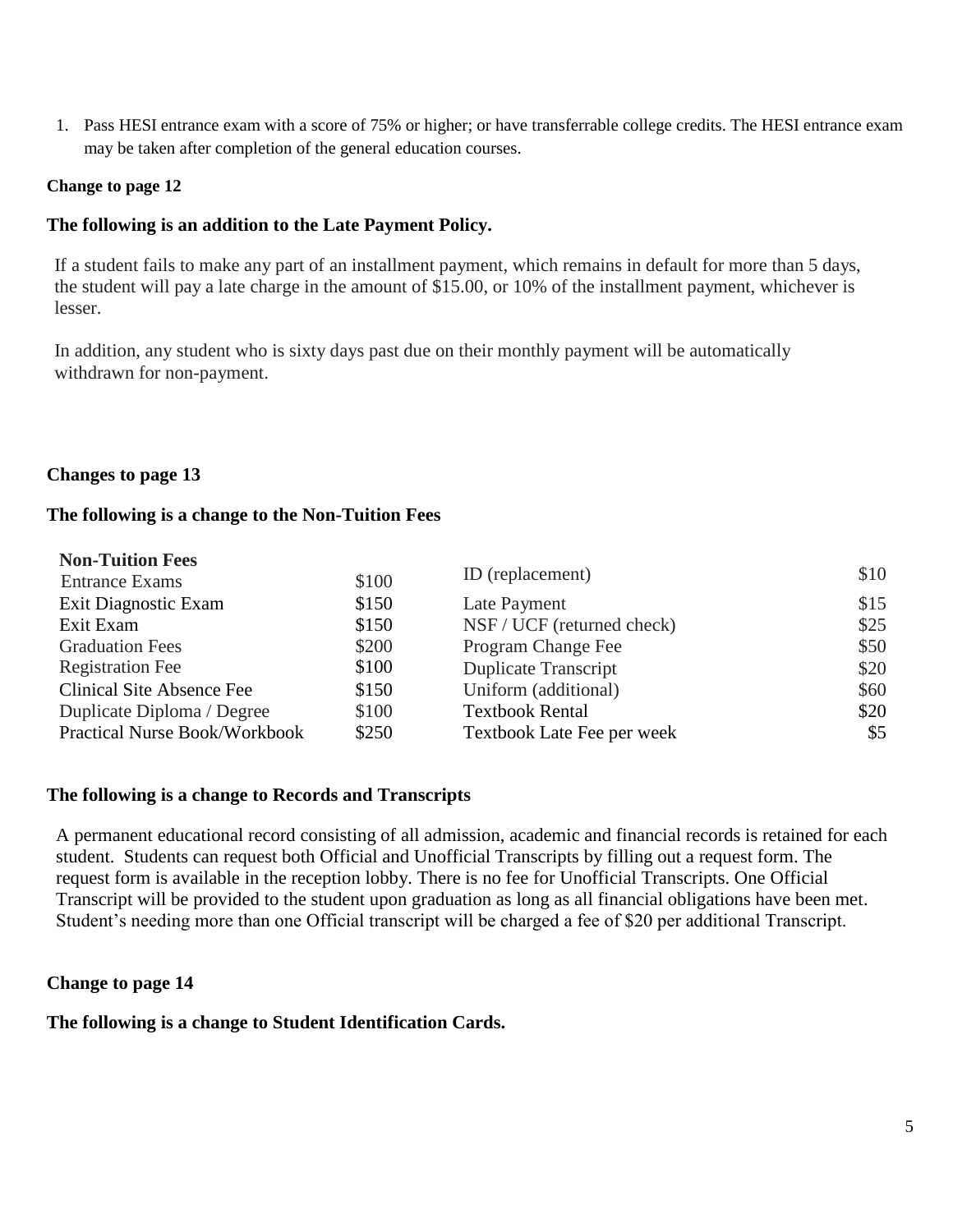Students, faculty and staff are issued a picture identification card. In the event that a student is expelled or suspended from ACI, the student must immediately surrender his/her ACI identification card to the Campus Director. Students will be charged \$10.00 for each replacement card.

# **Changes to page 15**

# **The following is a change to Externship Performance Standards.**

A faculty member will evaluate the student during the externship. The student is responsible for submitting their clinical hours log. These submissions are required for graduation. Externships are graded on a Pass (A) or Fail (F) basis. If a student fails to progress in the externship, the student may be subject to an extension of the program or termination from the school.

**Changes to page 16**

# **The following is an addition to page 16.**

## **End of Course Exam Policy**

The End of Course Exams are as follows:

- Fundamentals of Nursing II
- Pharmacology II
- Adult Health Assessment
- Medical Surgical Nursing III
- Maternity and Newborn Nursing
- Pediatric Nursing
- Psychiatric Nursing

The exams will be scheduled immediately at the end of each of the courses above. The exam is worth 20% of your total grade for that particular class. The scoring for the exams is as follows:

| Score of equal to or greater than $900 =$                   |  | $100\%$ or 20 points |
|-------------------------------------------------------------|--|----------------------|
| Score of equal to or greater than 850 but less than $900 =$ |  | $50\%$ or 10 points  |
| Score of less than $850 =$                                  |  | $0\%$ or 0 points*   |

\*First time test takers will be given 25% or 5 points for a score of equal to or greater than 800.

# **Exit Exam Policy**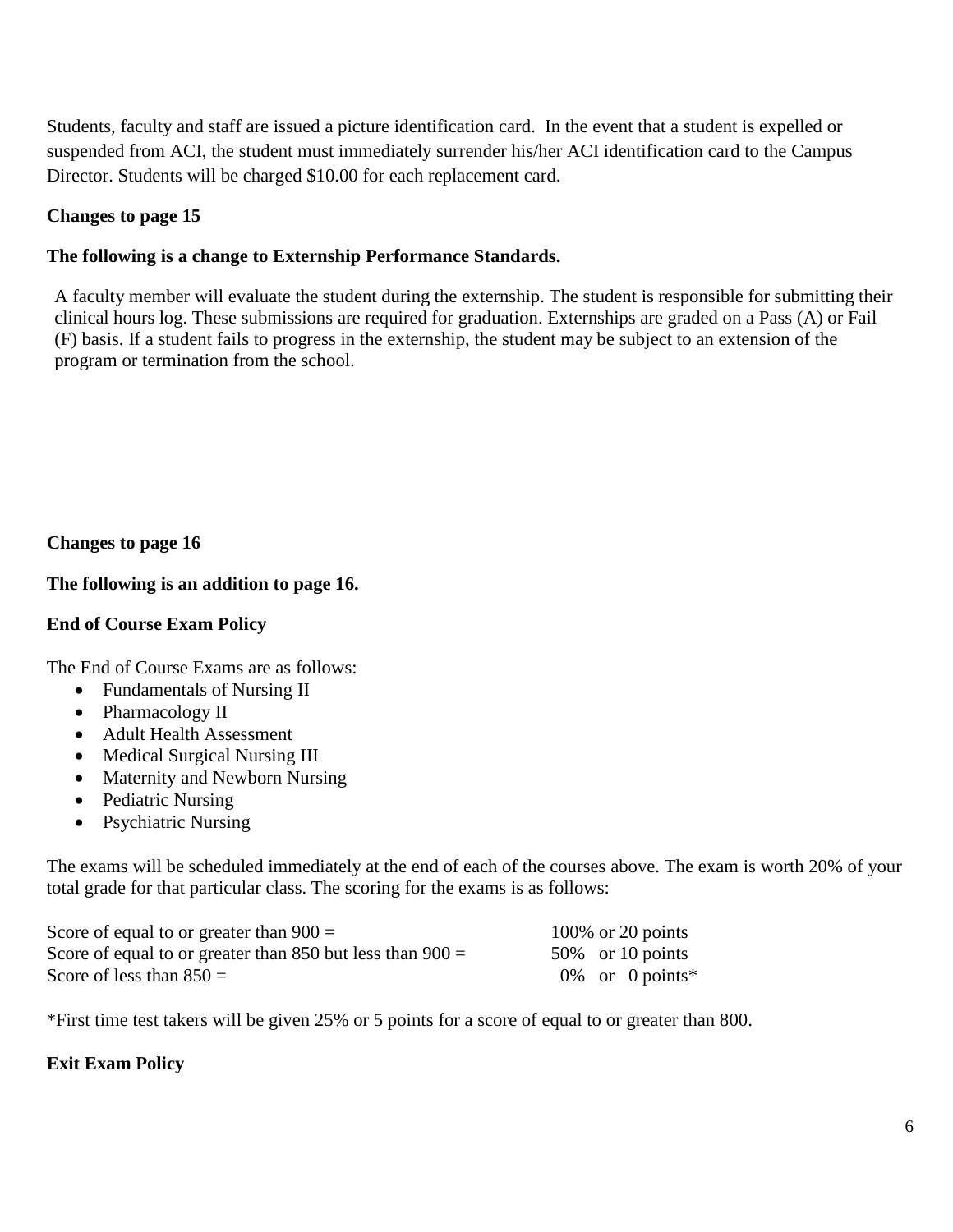Upon completion of all course and clinical requirements students will have a period of no longer than 60 days to complete the Exit Diagnostic Exam. If the student fails to complete the exam in this time frame, the student will be automatically withdrawn from Antigua College International.

The passing score for the exam is 900. Any student who does not reach this score will be required to complete 80 content review hours and 80 strategies review hours in which must be completed within 60 days; upon completion the student will have a second (2nd) opportunity to re-take the exam.

If the student fails the second attempt, the student will be required to complete 80 content review hours and 80 strategies review hours in which must be completed within 60 days; upon completion the student will have a third (3rd) opportunity to re-take the exam. After the third (3rd) failed attempt the student will be required to withdraw from the program or will be given the option of transferring to the Practical Nurse Program.

Furthermore, after taking the Diagnostic Exam students will have a maximum period of 60 days to present for the Computer Adaptive Test (CAT) exam. If more than 60 days has passed the student will be re-evaluated for CAT exam readiness with a new diagnostic exam.

# **Change to page 17**

# **The following is a change to Absences and Tardiness.**

If for any reason a student is unable to attend class or clinical practice, a call must be made to the College at least one hour before class or to the clinical instructor one hour before clinical rotation to inform the instructor of the nature of and/or reason for the absence. Each student must make these phone calls for him/herself. Phone calls of this nature cannot be made on behalf of the student by a third-party. All students should be made aware of their attendance records in a timely manner. Excessive absenteeism is not permitted, as the Florida Board of Nursing requires a specific number of hours for completion of a Program.

Students who have more than 10% of unexcused absences will be required to repeat the course and will be placed on probation. A written advisement will be prepared stating the terms of the probation before the student may return to class. Excessive absences in a subsequent course will result in withdrawal from the nursing program, depending on the student's circumstances. Violation of the probation will result in withdrawal from the program. Tardiness and partial days of absence will be converted when applicable to full days of absences as the time accumulates. If a student is absent for an exam, s/he will be permitted to makeup the exam the first day back after the absence unless otherwise arranged with the faculty. Any student making-up an exam after an unexcused absence will receive a maximum grade of 75%

The course schedule and clinical assignments are subject to change at any time during the program. The staff will make every effort to notify students of any changes in a timely manner; however, flexibility is necessary in terms of class and clinical schedules. Children are not allowed on site during class or clinical assignments.

#### **Change to page 18**

# **The following is a change to the Leave of Absence Policy.**

# **Leave of Absence Policy**

A leave of absence may be granted in the case of a medical or personal emergency and must be approved by the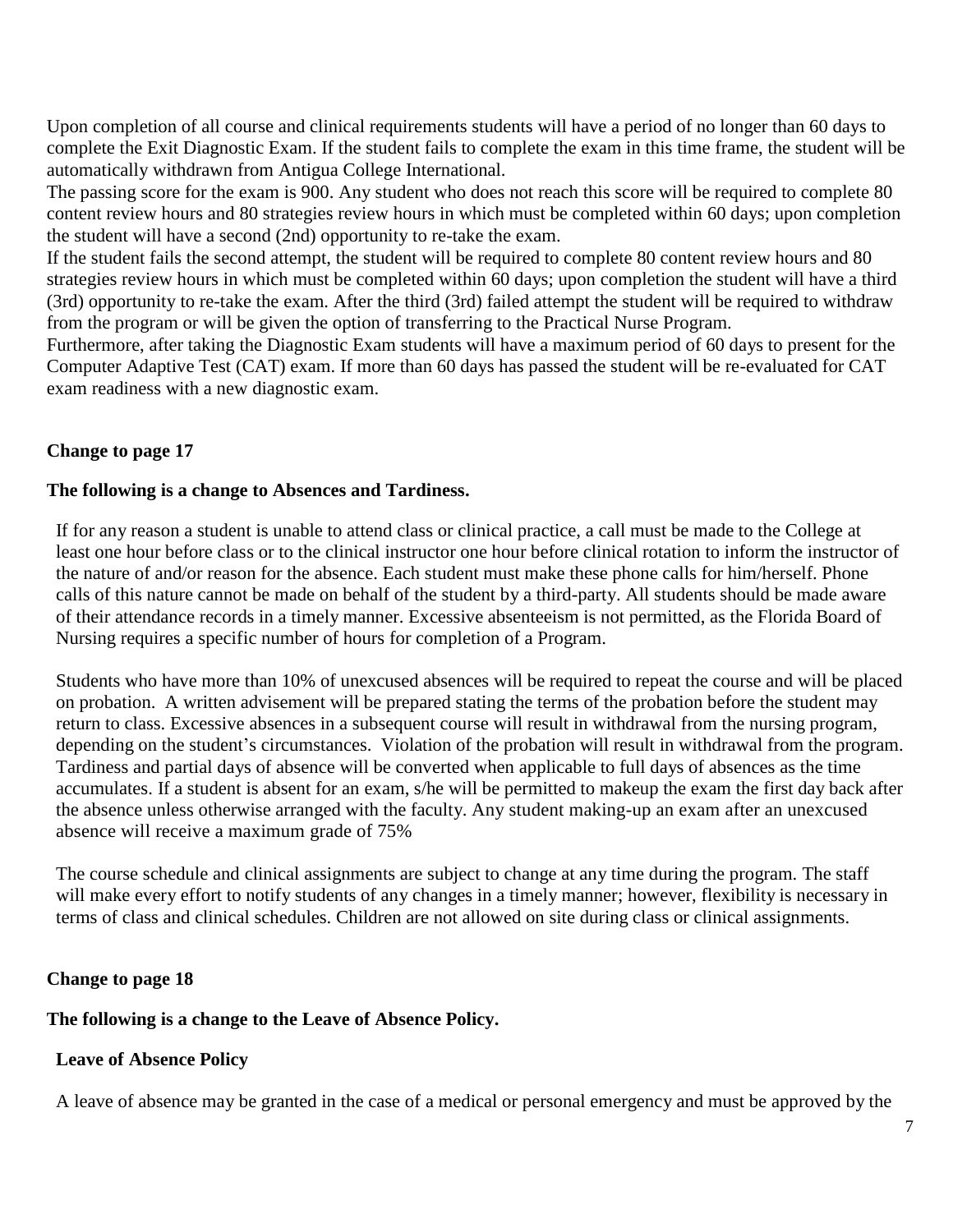Dean. Before requesting a leave of absence, students must make an appointment with the Program Director for advisement. A leave of absence must not exceed 180 days within a 12-month period. If the student does not return on the date designated following a leave of absence, the student will be automatically withdrawn and the published refund policy will be adhered to. Please refer to page 12 of this catalog. When students are on a leave of absence status, they are required to continue making their scheduled monthly payments

# **Change to page 35**

# **The following is an addition to Career Education Diploma Programs.**

English for Speakers of Other Languages (ESOL)

**Change to page 38**

**The following is an addition to page 38.**

# **ESOL**

# **PROGRAM DETAILS**

# **English for Speakers of Other Languages (ESOL), Diploma Program Program Description**

The ESOL program covers topics in English to include, but not limited to, grammatical structures, listening dictation activities, vocabulary development, reading enhanced through the whole language approach, speaking activities through an English Only approach with the only exception being that of the use of the native language for community enrichment purposes which are non-instructional language learning moments.

# **Program Objectives**

This program is designed to help students acquire reading and conversational abilities as well as the basic functional skills in English. The program provides training in listening, speaking, reading, and writing.

| Tuition   |         |                               |              |         |
|-----------|---------|-------------------------------|--------------|---------|
|           |         | and Fees Tuition Registration | <b>Books</b> | Total   |
| <b>NA</b> | \$1,480 | \$100                         | \$120        | \$1,700 |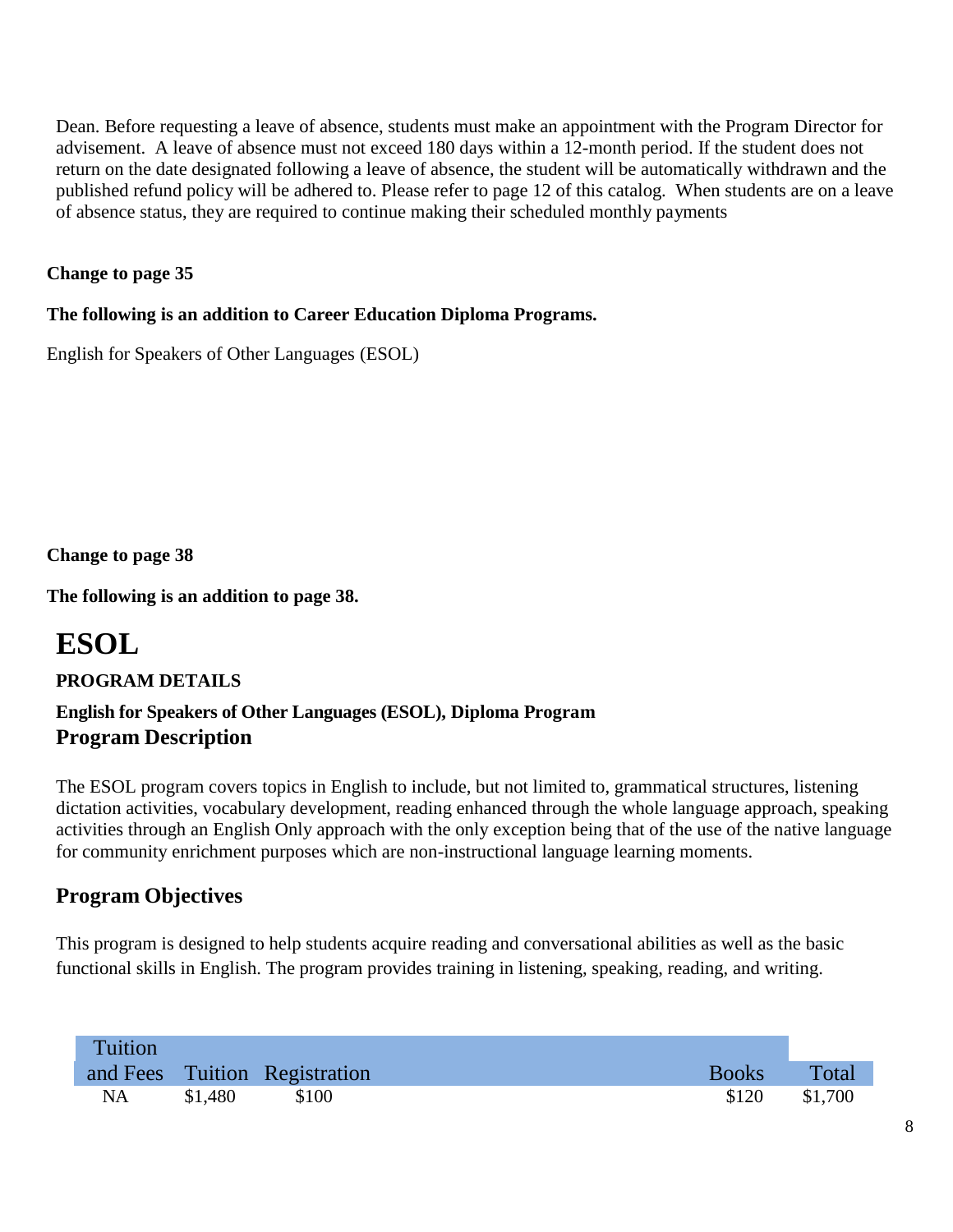## **GRADUATION REQUIREMENTS (A MINIMUM OF 18 CREDIT HOURS)**

#### **REQUIRED COURSES**

| <b>ESOL</b> 001 | English for Speakers of Other Languages (ESOL) Level I   | 4.5 |
|-----------------|----------------------------------------------------------|-----|
| <b>ESOL 002</b> | English for Speakers of Other Languages (ESOL) Level II  | 4.5 |
| <b>ESOL 003</b> | English for Speakers of Other Languages (ESOL) Level III | 4.5 |
| <b>ESOL 004</b> | English for Speakers of Other Languages (ESOL) Level IV  | 4.5 |
|                 |                                                          |     |

**Total 18**

## **ENGLISH FOR SPEAKERS OF OTHER LANGUAGES PROGRAM ADMISSION AND ACADEMIC REQUIREMENTS**

#### **l. Entrance Requirements:**

- 1. Applicants must be at the compulsory age of attendance.
- 2. Students who are at least 17 and 9 months years of age, may enroll in any program however, a parent or legal guardian must also sign the Enrollment Agreement.
- 3. Submit a copy of photo identification card (ID)
- 4. Submit a copy of social security card
- 5. Pay for the registration fee
- 6. Complete all appropriate documents (i.e., admission application, enrollment agreement, etc.)

#### **ll. Scholastic standards to be met by the students in the Englisg for Speakers of Other Languages.**

Students are required to meet the following standards in every course:

- Successfully meet all course objectives.
- Complete the theory portion of the course with a grade of 75% or better (C).
- Complete all exams and final exam in the theory portion of the course with 75% and above.
- Complete all required assignments.
- Complete all skills test with a satisfactory evaluation.
- Pass all evaluations.
- Meets attendance standards of the Program.

#### **lll. Requirements for Graduation**

The student must comply with the following requirements in order to receive a diploma.

- 1. Meet all financial obligations incurred with the institution.
- 2. Complete the total number of hours including externship required by the student's program and have an overall GPA of 2.0 or greater for all courses.
- 3. Not have any pending exams or work due.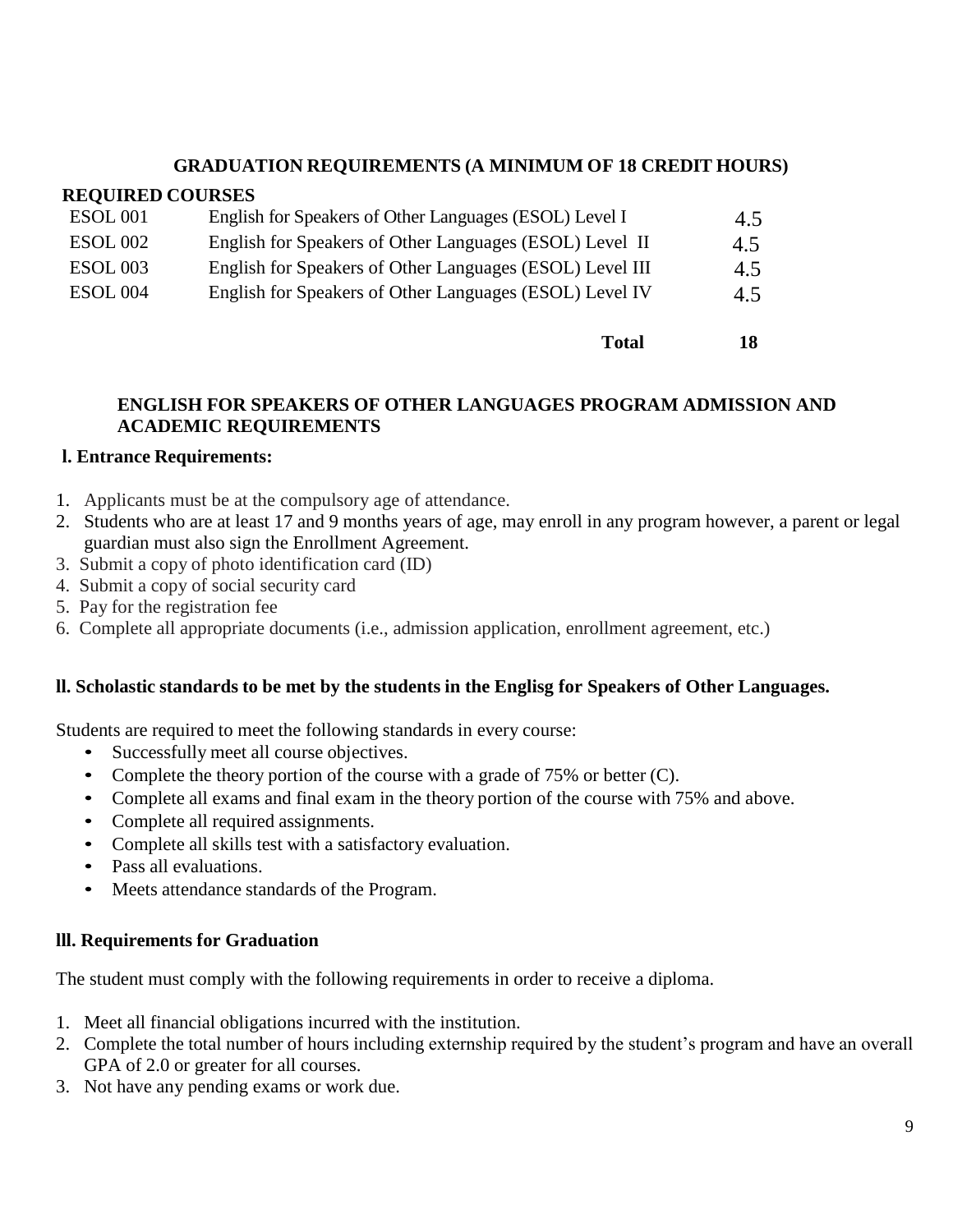# **lV. Program Completion**

After completion of the program, the students will be awarded a Certificate of Completion.

## **Change to page 39**

**The following is an addition to Course Codes.**

**ESOL** English for Speakers of Other Languages

**Change to pages 47 and 48**

# **The following is an addition to Course Descriptions.**

# **ESOL**

# ESOL 001 ENGLISH FOR SPEAKERS OF OTHER LANGUAGES LEVEL I (4.5 Credits)

ESOL Level I covers topics in English to include, but not limited to, grammatical structures, listening dictation activities, vocabulary development, reading enhanced through the whole language approach, speaking activities through an English only approach with the only exception being that of the use of the native language for community enrichment purposes which are non-instructional language learning moments. The course infuses reading, writing, listening, and speaking activities.

# ESOL 002 ENGLISH FOR SPEAKERS OF OTHER LANGUAGES LEVEL II (4.5 Credits)

ESOL Level II is a continuation of Level I and covers topics in English to include, but not limited to, grammatical structures, listening dictation activities, vocabulary development, reading enhanced through the whole language approach, speaking activities through an English only approach with the only exception being that of the use of the native language for community enrichment purposes which are non-instructional language learning moments. The course infuses reading, writing, listening, and speaking activities.

# ESOL 003 ENGLISH FOR SPEAKERS OF OTHER LANGUAGES LEVEL III (4.5 Credits)

ESOL Level III is a continuation of Level II and covers topics in English to include, but not limited to, grammatical structures, listening dictation activities, vocabulary development, reading enhanced through the whole language approach, speaking activities through an English only approach with the only exception being that of the use of the native language for community enrichment purposes which are non-instructional language learning moments. The course infuses reading, writing, listening, and speaking activities.